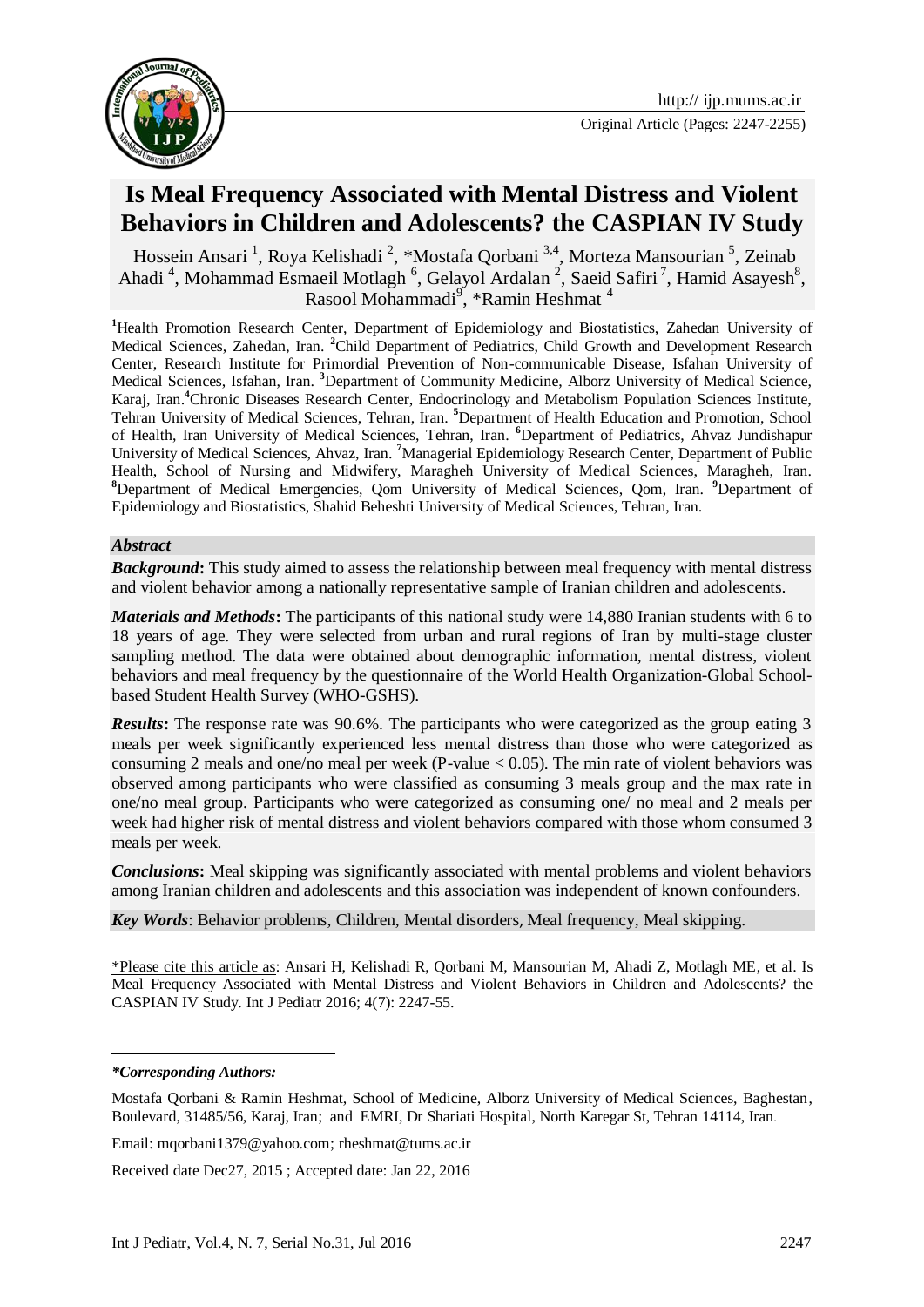#### **1-INTRODUCTION**

Mental distress is one the most serious health problem in all around the world, especially during childhood and adolescence period. According to recent epidemiological survey, a fifth of children experienced some psychiatric problems, and data showed the half of mental distress among matures developed at the time of adolescence (1). The recent study presented the prevalence of psychiatric distress among Iranian children and adolescents were from 5.7 to 17.7 percent (2), and another important health problem among children and adolescents is violent behaviors. According to earlier study, the approximately 27%, 33%, and half of Iranian students aged 10 to 18 years have experienced bullying, being victim, and physical fight, respectively (2).

The association between mental health problem and dietary behaviors was assessed previously. The prior researches showed the positive association between breakfast intake (3, 4) and breakfast quality with mental distress (5). The obtained results indicated that the rate of mental distress and mood problems was notably less among children and adolescents who consumed breakfast daily. Also, the non-skipper breakfast had better grades, attention, and memory (6). In addition, some studies determined the association between junk food consumption and mental problems and it was found that children and teenagers who consumed junk food had poorer mental health(7, 8) and high rate of violent behaviors (8). The results of Wendy H et al's study showed that the rate of mental problem was higher among adolescents who consumed more red meat, confectionary and fast food than teenagers who had high intakes of fruits and leafy green vegetables (9). The various studies have been conducted about association of mental status with dietary behaviors, but little is recently known about the

association between meal frequency with mental health and violent behaviors.

As best of our knowledge there has been no study that assessed the association between meal frequency with mental distress and violence behaviors, and no previous national study was conducted among Iranian children and adolescents in this field. This study aimed to investigate whether meal frequency is associated with mental distress and violent behaviors among children and adolescents.

# **2- MATERIALS AND METHODS**

This study was conducted as the fourth survey of a school-based surveillance system entitled "Childhood and Adolescence Surveillance and Prevention of Adult Non-communicable Disease" (CASPIAN-IV) study (2011-2012) in Iran. The methodology of this study, have been published before, therefore it is presented briefly (10) and here in brief we explain it.

The participants of this national study were 14,880 Iranian students from 6 to 18 years who were selected from urban and rural regions of Iran through a multi-stage cluster sampling methods. Completely, the aim of study and protocol were described to the students and their parents by the team and then parents and students gave written informed consent and oral assent, respectively. The data were obtained about demographic information, mental distress, violent behaviors and meal frequency based on the protocol of the World Health Organization- Global School-based Student Health Survey (WHO-GSHS) that was been translated in Persian. Previously, the validity and reliability of questionnaire was approved  $(11)$ .

In this study, worthless, angriness, anxiety, insomnia, confusion, depression and worried problems were considered as a mental distress and bullying, being victim and physical fight as violent behaviors. The students were asked how often they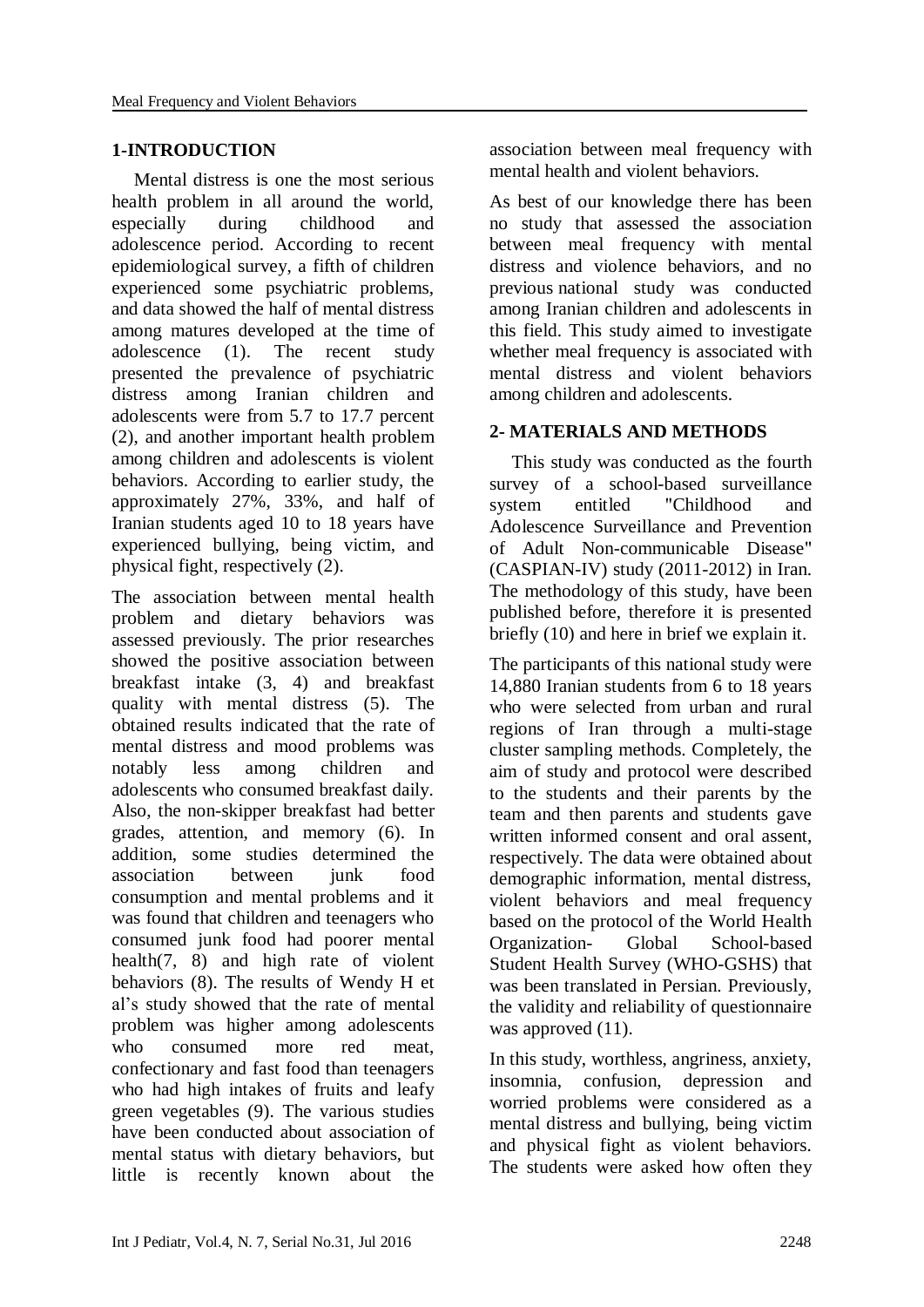had these problems during specific time. Also, the meal frequency was assessed by breakfast, lunch and dinner frequency intake on weekdays and weekends. Mental distress, violent behaviors and meal frequency were assessed by questions of WHO-GSHS questionnaires, which are presented in (Appendix.1). Body mass index (BMI) was calculated as weight (kg) divided by height (m2). Physical activity was estimated by two questions:

- **During the past week, on how** many days were you physically active for overall 30 minutes per day? Responses options were from 0 to 7 days.
- How much time do you spend in exercise class regularly in school per week? Responses ranged from 0 to 3 or more hours.

Physical activity (PA) less than two times per week was considered as mild, two to four times a week was considered as moderate and more than 4 hours a week was considered vigorous PA.

Socioeconomic status (SES) was evaluated through principal component analysis (PCA) methods by some variables including parents' education, parents' job, possessing private car, school type (public/private), type of home (rented/ private) and having personal computer in home were summarized in one main component. This main component was classified into tertiles. The first tertile was defined as low, second tertile as moderate and third tertile as high SES.

Junk food group were defined according to foods with a high amount of salt (popcorn, chips, cheese curls, and pretzels), sugar (soda, soft drinks), trans fats and saturated fats (fast food like hot dogs, cheese burger, fried chicken, etc.). Consumption level of junk food was categorized into daily, weekly, and rarely group. Screen time was assessed by asking how long students spent their time on watching TV/video and on using computer. Smoking status included current and passive smoker. Pupils were categorized as current smoker who reported using tobacco products like cigarette, pipe, hookah etc. every day. If they reported that persons smoked tobacco products in their presence, who were defined as passive smoker.

## **2-1. Ethical considerations**

The study was reviewed and approved by Ethical committees of Tehran University of Medical Sciences and Isfahan University of Medical Sciences- Iran. The process of sampling and examination began after explaining the project to the students and their parents. Participation in the study was voluntary. Written informed consent and verbal consent were obtained from parents and students, respectively.

# **2-2. Statistical analysis**

Continuous variables were determined by t-test and ANOVA and reported as mean [95% confidence interval (CI)]. Categorical data was expressed as percent (95%CI) and analyzed by Pearson Chisquare test. Different logistic regression models were used to assess the association of meal frequency with mental distress and violent behaviors. **Model I,** was a crude model (without adjusted). In **Model II,** the association was adjusted for age, gender and living place and in **Model III**, screen time, physical activity, SES, passive and active smoking, sleep duration, junk food, and BMI were adjusted in the model. All statistical measures were estimated using survey data analysis methods. Data was analyzed by using STATA package version 11.0 (Stata Statistical Software: Release 11. College Station, TX: Stata Corp LP. Package). P-value  $< 0.05$  was considered as statistically significant.

## **3-RESULTS**

Overall, 13,486 Iranian students in the age range of 6-18 years old were participated out of 14,880 invited pupils (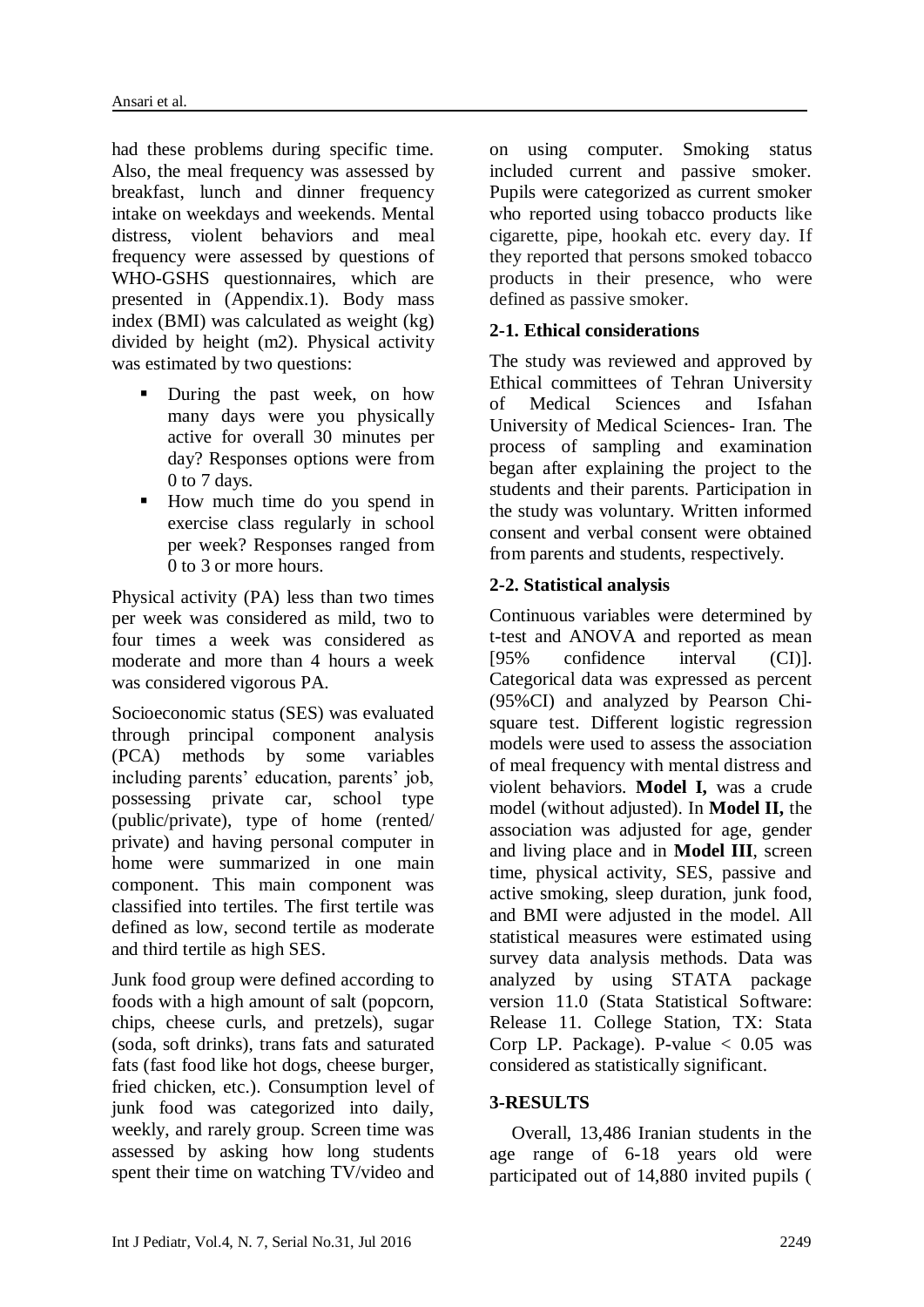response rate: 90.6%). They were 6,640(49.2%) girls and 6,846 (50.8%) boys; 75.6% of students were from urban and 24.4% from rural areas.

Characteristics of participants according to the age groups were shown in (Table.1). The mean of BMI was 18.8 (CI 95%: 18.7, 19.0). The most of students spent less than 2 hours for watching TV, computer, etc (81.3%, 95% CI: 80.4, 82.2).76.7% of students had sleep duration more than 8 hours per day (95% CI: 75.5, 77.7). The most of students (43.8 %, 95% CI: 42.7, 45.0) were passive smoker. Angriness was the most common mental distress had been observed among Iranian students (37.7%, CI 95%: 36.5, 38.9) and confusion had the least percentage (8.6%, 95% CI: 8.04, 9.2). The most prevalent violent behavior was seen among students was physical fight (39.9%, 95% CI: 38.6, 41.2). 60.1 percent of students ate 3 meals per week (61.1%, 95% CI: 59.8, 62.3), and also 9.6% had one/no meal per week (95% CI: 8.9, 10.3). Table 2, present the association of meal frequency with mental distress and violent behaviors. The participants who were defined as consuming 3 meals per week group significantly experienced less

mental distress than students were categorized as consuming 2 meals and one/no meal per week  $(P = 0.001)$ . Also, the frequency of mental distress was significantly less among students consumed 2 meals per week than students consumed one/ no meal per week  $(P= 0.001)$ . Prevalence of angriness among students consumed 3 meals, 2 meals, and one/no meal was 32.4% (95% CI: 31.0, 33.8), 44.5% (95% CI: 42.7, 46.4), and 50.2% (95% CI: 47.0, 53.4) respectively.

The minimum rate of violent behaviors was observed among participants were classified as consuming 3 meals group and the maximum rate in one/no meal consuming group.

Table.3, illustrates the odds ratio (OR) and 95% CI of mental distress and violent behaviors according to meal frequency. Pupils who were categorized as consuming one/ no meal and 2 meals per week had more risk of mental distress and violent behaviors compared with those who consumed 3 meals per week. The last model (multivariate analysis) showed thatthe mental distress and violence behaviors were significantly associated with meal frequency ( $P = 0.001$ ).

**Appendix 1**: List of questions to assessment mental distress and violent behaviors

| <b>Ouestion</b>                                        | Response/definition                              |  |  |
|--------------------------------------------------------|--------------------------------------------------|--|--|
| Mental distress                                        |                                                  |  |  |
| During the past 6 months, how often did you experience | Almost every day (considered as Yes).<br>1.      |  |  |
| worthless so that you cannot do your daily activity?   | 2.<br>More than once a week (considered as Yes). |  |  |
| During the past 6 months, how often did you experience | 3.<br>Almost every week (considered as Yes).     |  |  |
| aggression so that you cannot do your daily activity?  | Almost every month (considered as No).<br>4.     |  |  |
| During the past 6 months, how often did you experience | Rarely or never (considered as No).<br>5.        |  |  |
| anxiety so that you cannot do your daily activity?     |                                                  |  |  |
| During the past 6 months, how often did you experience |                                                  |  |  |
| insomnia so that you cannot do your daily activity?    |                                                  |  |  |
| During the past 6 months, how often did you experience |                                                  |  |  |
| confusion so that you cannot do your daily activity?   |                                                  |  |  |
| During the past 12 months, did you ever feel so sad or | 1.Yes                                            |  |  |
| hopeless?                                              | 2. No                                            |  |  |
| During the past 12 months, how often have you been so  | Never (considered as No).<br>1.                  |  |  |
| worried about something that you could not sleep at    | 2.<br>Rarely (considered as No).                 |  |  |
| night?                                                 | Sometimes (considered as No).<br>3.              |  |  |
|                                                        | Most of the time (considered as Yes).<br>4.      |  |  |
|                                                        | 5.<br>Always (considered as Yes).                |  |  |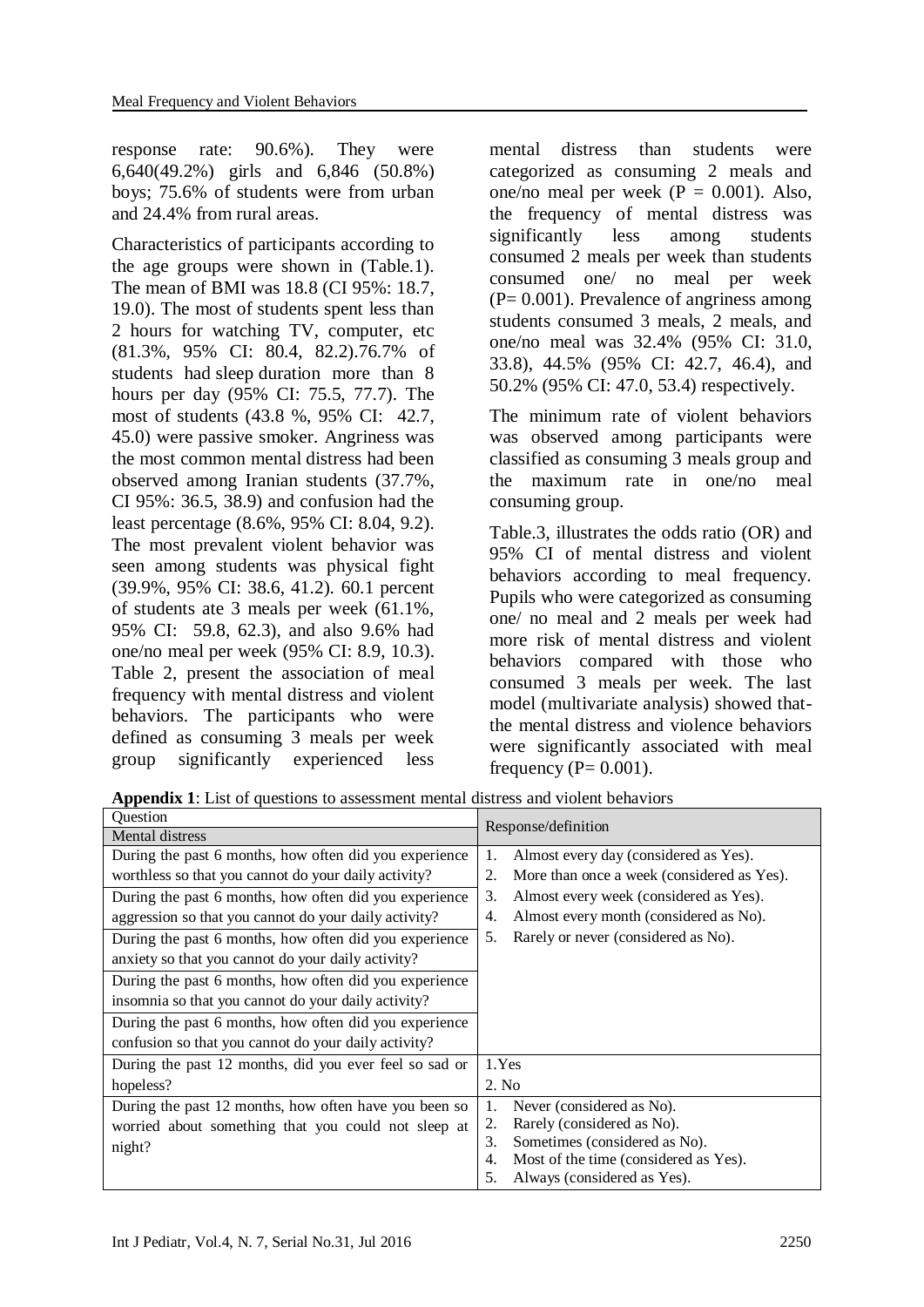| Violent behaviors                                 |                                                  |  |
|---------------------------------------------------|--------------------------------------------------|--|
| During the past 12 months, how many times you had | 1.<br>None (considered as No).                   |  |
| physical fight?                                   | 1 times (considered as Yes).<br>2.               |  |
|                                                   | 2 times (considered as Yes).<br>3.               |  |
|                                                   | $\overline{4}$ .<br>3 times (considered as Yes). |  |
|                                                   | 5.<br>4 times (considered as Yes).               |  |
| During the past 3 months, how many times you were | None (considered as No).<br>1.                   |  |
| bullied?                                          | 1-2 times (considered as Yes).<br>2.             |  |
|                                                   | 3.<br>2-3 times (considered as Yes).             |  |
|                                                   | 4 times or more (considered as Yes).<br>4.       |  |
| During the past 3 months, how many times you got  | 1.<br>None (considered as No).                   |  |
| bullied?                                          | 1-2 times (considered as Yes).<br>2.             |  |
|                                                   | 3.<br>2-3 times (considered as Yes).             |  |
|                                                   | 4 times or more (considered as Yes).<br>4.       |  |
| Meal frequency                                    |                                                  |  |
| 3 meals:                                          | as having breakfast>4/week and lunch>4/week and  |  |
|                                                   | dinner>4/week                                    |  |
| 2 meals                                           | as having 2 meals $> 4$ /week                    |  |
|                                                   |                                                  |  |
| One/ no meal:                                     | as having maximum 1 meal> 4/week                 |  |
|                                                   |                                                  |  |

**Table 2:** Association of meal frequency with mental distress and violent behaviors in Iranian children and adolescents: the CASPIAN-IV Study

|                                                                                              | Meal frequency      |                  |                  |                      |  |  |  |
|----------------------------------------------------------------------------------------------|---------------------|------------------|------------------|----------------------|--|--|--|
| Variables                                                                                    |                     |                  |                  |                      |  |  |  |
|                                                                                              |                     |                  |                  |                      |  |  |  |
|                                                                                              | One / no meal       | 2 meals          | 3 meals          | P-value <sup>a</sup> |  |  |  |
| Mental distress                                                                              |                     |                  |                  |                      |  |  |  |
| Worthless                                                                                    | $20.7(18.4,23.1)^1$ | 12.2(11.1, 13.4) | 7.7(7.0, 8.4)    | 0.001                |  |  |  |
| Angriness                                                                                    | 50.2(47.0, 53.4)    | 44.5(42.7,46.4)  | 32.4(31.0,33.8)  | 0.001                |  |  |  |
| worried                                                                                      | 42.9(39.8,46.0)     | 35.5(33.8,37.4)  | 24.4(23.1, 25.7) | 0.001                |  |  |  |
| Insomnia                                                                                     | 27.0(24.4,29.7)     | 19.5(18.2,20.9)  | 12.4(11.5, 13.3) | 0.001                |  |  |  |
| Confusion                                                                                    | 17.3(15.1, 19.8)    | 9.8(8.9,10.9)    | 6.6(6.0, 7.2)    | 0.001                |  |  |  |
| Depression                                                                                   | 29.8(27.1,32.6)     | 25.1(23.6, 26.8) | 17.5(16.5, 18.6) | 0.001                |  |  |  |
| Anxiety                                                                                      | 39.8(36.8,42.8)     | 31.4(29.7,33.2)  | 19.7(18.6,20.8)  | 0.001                |  |  |  |
| Violent behaviors                                                                            |                     |                  |                  |                      |  |  |  |
| Victim                                                                                       | 30.4(27.7, 33.1)    | 28.4(26.8,30.1)  | 26.2(25.0, 27.4) | 0.002                |  |  |  |
| Bully                                                                                        | 20.7(18.4,23.2)     | 19.8(18.3,21.3)  | 15.9(14.9, 16.8) | 0.001                |  |  |  |
| Physical fight                                                                               | 43.1(40.1, 46.2)    | 41.8(40.7,43.7)  | 38.4(36.9,39.9)  | 0.0004               |  |  |  |
| 1:95% CI, a: P-values are resulted from analysis of variance (ANOVA), P<0.05 is significant. |                     |                  |                  |                      |  |  |  |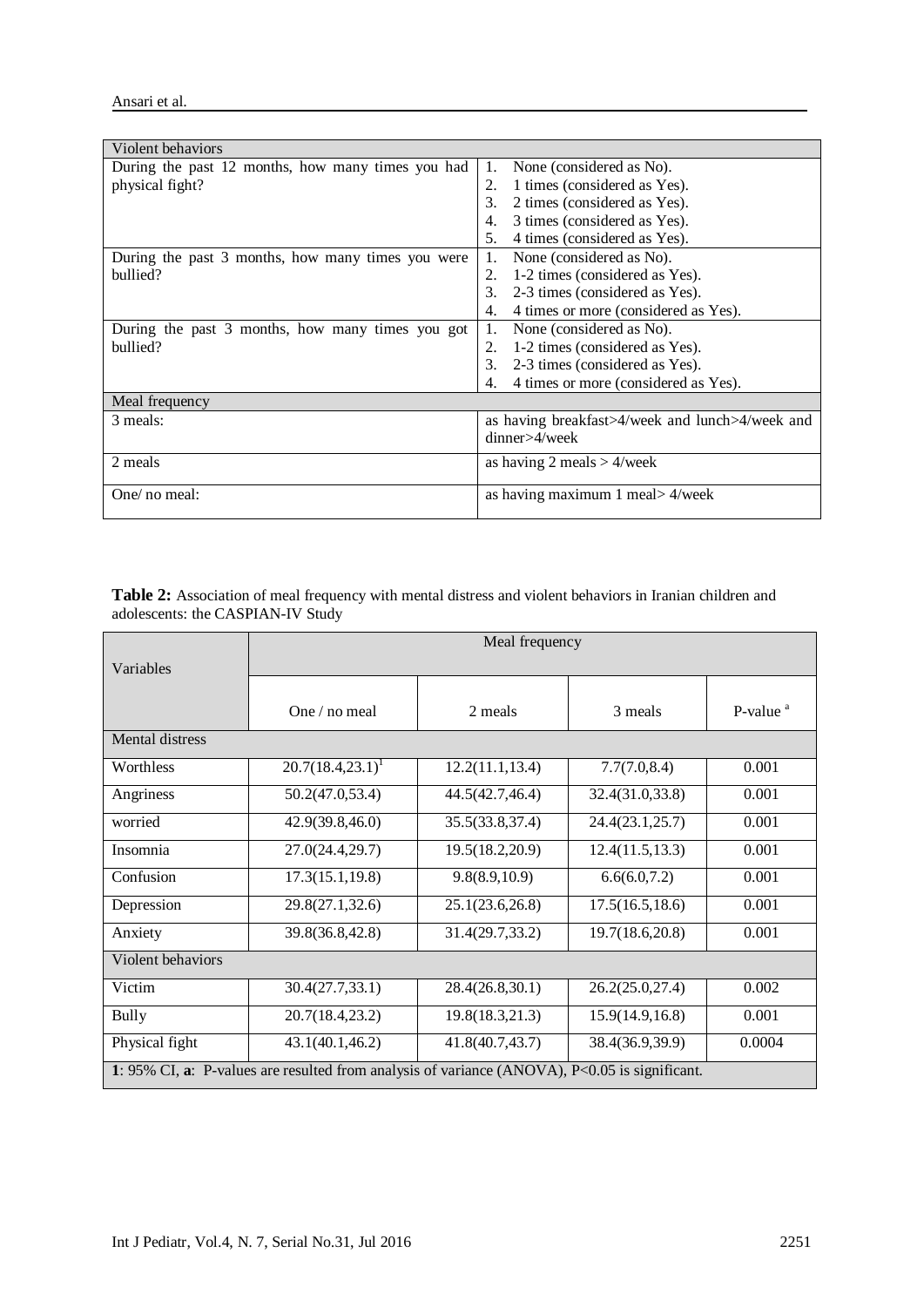| Variables      | Meal frequency          |               |               |                      |
|----------------|-------------------------|---------------|---------------|----------------------|
|                | 3- meals                | 2- meals      | One/ no meal  | P-value <sup>®</sup> |
| Worthless      |                         |               |               |                      |
| Model $I1$     | Ref                     | 1.6(1.4, 1.8) | 3.1(2.6, 3.6) | 0.001                |
| Model $II^2$   | Ref                     | 1.4(1.2, 1.6) | 2.4(2.1, 2.9) | 0.001                |
| Model $III3$   | Ref                     | 1.4(1.2, 1.6) | 2.3(1.9, 2.8) | 0.001                |
| Angriness      |                         |               |               |                      |
| Model I        | Ref                     | 1.6(1.5, 1.8) | 2.1(1.8, 2.4) | 0.001                |
| Model II       | Ref                     | 1.5(1.3, 1.6) | 1.7(1.5,2.0)  | 0.001                |
| Model III      | Ref                     | 1.4(1.2, 1.5) | 1.6(1.3, 1.8) | 0.001                |
| Worried        |                         |               |               |                      |
| Model I        | Ref                     | 1.7(1.5, 1.8) | 2.3(2.0, 2.6) | 0.001                |
| Model II       | Ref                     | 1.4(1.3, 1.5) | 1.7(1.5,1.9)  | 0.001                |
| Model III      | Ref                     | 1.4(1.2, 1.5) | 1.6(1.4, 1.9) | 0.001                |
| Insomnia       |                         |               |               |                      |
| Model I        | Ref                     | 1.7(1.5, 1.9) | 2.6(2.2,3.0)  | 0.001                |
| Model II       | Ref                     | 1.5(1.3, 1.6) | 2.1(1.8, 2.4) | 0.001                |
| Model III      | Ref                     | 1.4(1.3, 1.6) | 2.0(1.7, 2.3) | 0.001                |
| Confusion      |                         |               |               |                      |
| Model I        | Ref                     | 1.5(1.3, 1.7) | 2.9(2.4, 3.5) | 0.001                |
| Model II       | Ref                     | 1.3(1.1, 1.5) | 2.4(2.0, 2.9) | 0.001                |
| Model III      | Ref                     | 1.2(1.1, 1.5) | 2.0(1.6, 2.5) | 0.001                |
| Depression     |                         |               |               |                      |
| Model I        | Ref                     | 1.5(1.4, 1.7) | 1.9(1.7, 2.2) | 0.001                |
| Model II       | Ref                     | 1.3(1.2, 1.5) | 1.5(1.3, 1.8) | 0.001                |
| Model III      | Ref                     | 1.3(1.2, 1.5) | 1.4(1.2, 1.7) | 0.001                |
| Anxiety        |                         |               |               |                      |
| Model I        | Ref                     | 1.8(1.7, 2.0) | 2.6(2.3,3.0)  | 0.001                |
| Model II       | Ref                     | 1.6(1.4, 1.7) | 2.1(1.8, 2.4) | 0.001                |
| Model III      | Ref                     | 1.6(1.4, 1.7) | 2.0(1.7, 2.3) | 0.001                |
| Victim         |                         |               |               |                      |
| Model I        | Ref                     | 1.1(1.0, 1.2) | 1.2(1.0, 1.4) | 0.001                |
| Model II       | Ref                     | 1.1(1.0, 1.2) | 1.3(1.1, 1.5) | 0.001                |
| Model III      | Ref                     | 1.1(0.9, 1.2) | 1.2(1.0, 1.4) | 0.002                |
| Bully          |                         |               |               |                      |
| Model I        | Ref                     | 1.3(1.1, 1.4) | 1.3(1.1, 1.6) | 0.001                |
| Model II       | Ref                     | 1.3(1.1, 1.4) | 1.3(1.1, 1.6) | 0.001                |
| Model III      | Ref                     | 1.1(1.0, 1.3) | 1.2(1.0, 1.4) | 0.002                |
| Physical fight |                         |               |               |                      |
| Model I        | $\overline{\text{Ref}}$ | 1.1(1.0, 1.2) | 1.2(1.0, 1.3) | 0.001                |
| Model II       | Ref                     | 1.2(1.1, 1.3) | 1.3(1.1, 1.5) | 0.001                |
| Model III      | Ref                     | 1.1(1.0, 1.2) | 1.2(1.0, 1.4) | 0.001                |

#### Table 3: Odds ratios (95% CI) for mental distress and violence behaviors across meal frequency

**<sup>1</sup>**Without adjusted (crude models),**<sup>2</sup>**Adjusted for age, sex and region,**<sup>3</sup>**Additionally adjusted for screen time, physical activity, socioeconomic status, passive and active smoking, sleep duration, junk food, and BMI. , \* P<0.05 is significant.

Categories: the CASPIAN-IV study.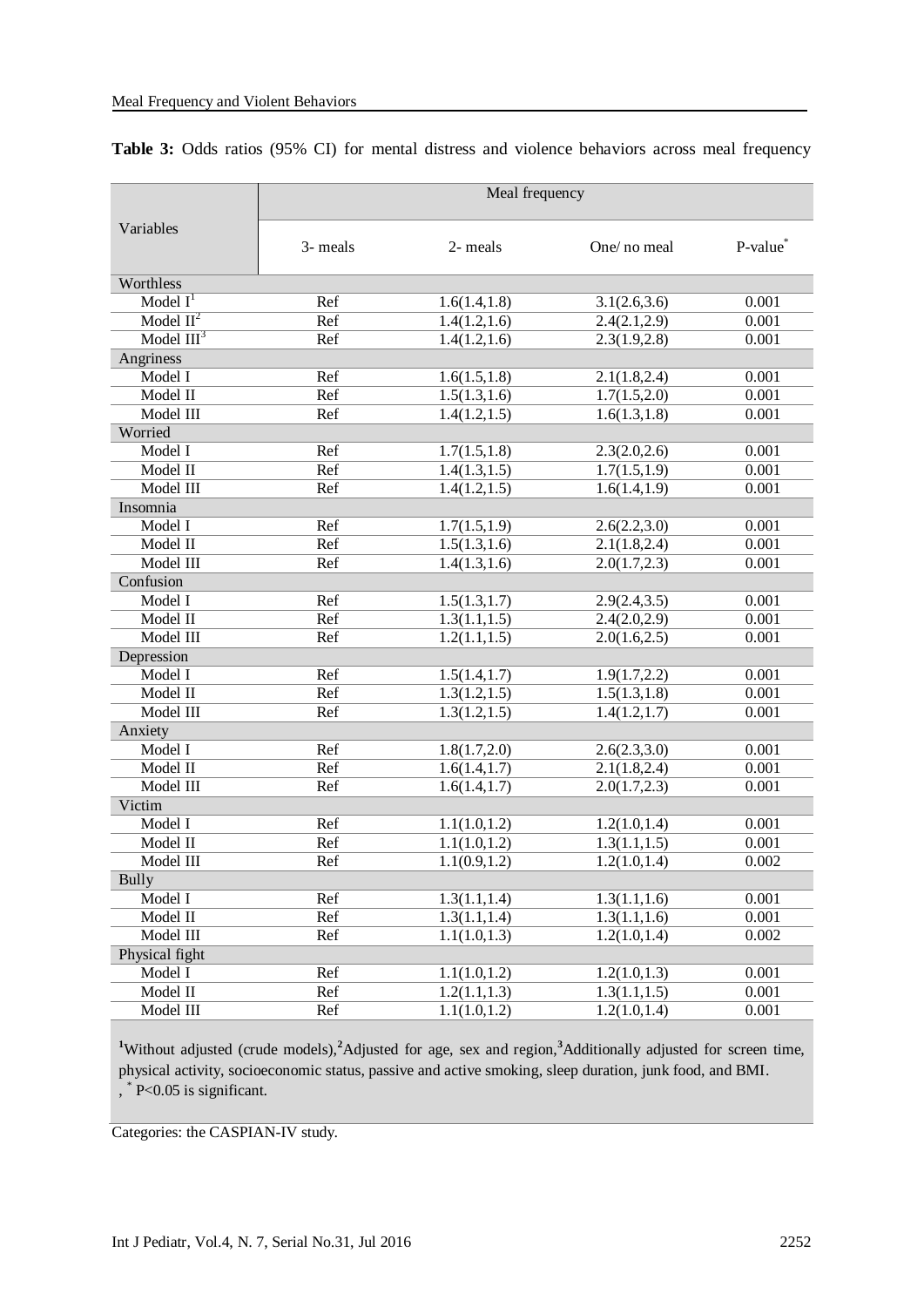## **4-DISCUSSION**

The present national study was conducted among Iranian students from 6- 18 years and results of our study indicated that children and adolescents who consumed meals regularly and did not skip meals had fewer rate of mental distress and violent behaviors than students skipped some meals during week. The association between meal frequency with mental distress and violent behaviors remained significant after adjusting for known confounders.

Accumulating data suggest that skipping meals is associated with snaking eating among children and adolescents. The study by Gayle Savige et al. showed that students who eat snack food mostly are more likely to skip meals (6). Students reported many reasons that contributed to skip meals such as watching television, playing computer games or reading books (12). Previous study indicated that having a little time in the morning and not feeling hungry were two major reasons for skipping breakfast among Australian pupils (13). Unhealthy snacking behavior is particularly prevalent among children and adolescents that have a high level of fat, sugar, and low level of essential micronutrients. The results of Lien et al's study indicated that there is a significant relationship between soft drink consumption and mental health and conduct problems (14). Also, data showed that mental problems like anxiety, dizziness, and worthless is common among adolescents who consumed mostly soft drinks, sweets, chocolate and other unhealthy foods (8, 15). This association was observed between high intakes of salty snacks, sweets, and cakes with violent behaviors among adolescents (16).

Previous studies showed the association between food intake with serotonin signaling and diseases risk. Serotonin is a neurotransmitter that has important roles in appetite regulation and emotional behaviors (17). It is observed that the serotonin signaling decrease in depression, anxiety problem as well as Alzheimer's disease (18). The synthesis of serotonin in brain depends on the plasma concentration of tryptophan that can be converted to serotonin after food intake.

The current study had several strengths and limitations. To the best of our knowledge, it is the first study that assessed the association of meal frequency and mental distress and violent behaviors among children and adolescents in Middle East and North Africa region. Large and nationally representative sample size was strength of this study. The major limitation of our study was cross-sectional design, which makes causal inference of this association (meal frequency with mental distress and violent behaviors) incredible.

# **5-CONCLUSION**

Totally, meal skipping was significantly associated with mental problems and violent behaviors among Iranian children and adolescents and this association was independent of known confounders. More studies to find out causality between meal frequency and mental problems and violent behaviors is recommended.

## **6-ABBREVIATIONS**

- WHO-GSHS: World Health Organization-Global School-based Student Health Survey.
- CASPIAN Study: Childhood and Adolescence Surveillance and Prevention of Adult Noncommunicable Disease.
- PA: Physical activity.
- **SES:** Socioeconomic status.
- PCA: Principal component analysis.
- CI: Confidence interval.

## **7- AUTHORS' CONTRIBUTIONS**

RK, RH, MEM, GA, and MQ conceived the study design and wrote the study protocol. HA, RK, RH, SS, ZA, MM, HA,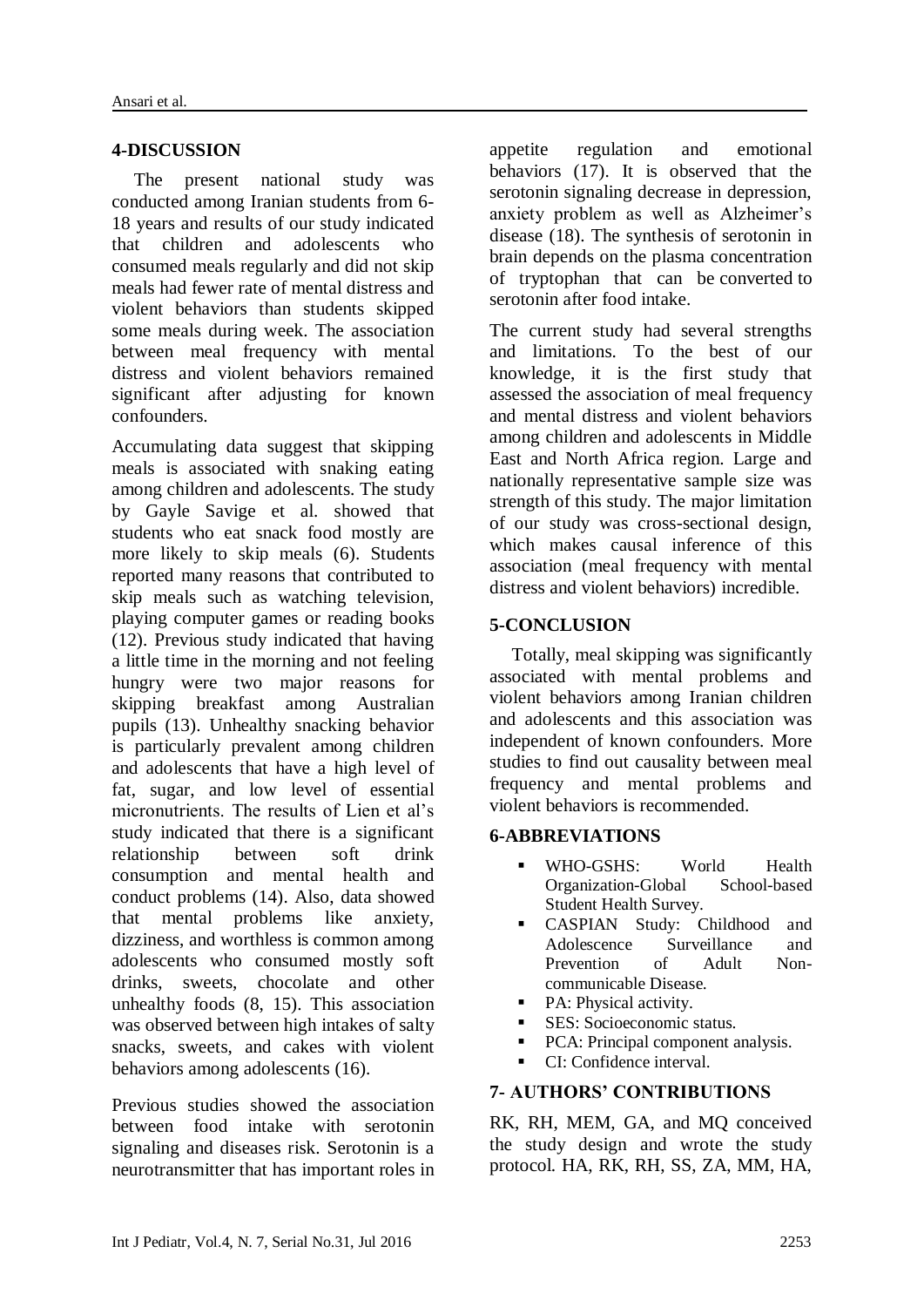RM, and MQ Analyzed and interpreted the data. HA, RK, RH, MM, RM and MQ have been involved in drafting the manuscript or revising it critically for important intellectual content. All authors have given final approval of the version to be published.

# **8- CONFLICT OF INTEREST:** None.

# **9- ACKNOWLEDGEMENTS**

This nationwide survey was funded by the Bureau of Population, Family, and School Health, Ministry of Health and Medical education in Iran.

## **10-REFERENCES**

1. Belfer ML. Child and adolescent mental disorders: the magnitude of the problem across the globe. Journal of Child Psychology and Psychiatry. 2008; 49(3):226-36.

2. Ahadi Z, Qorbani M, Kelishadi R, Ardalan G, Taslimi M, Mahmoudarabi M, et al. Regional disparities in psychiatric distress, violent behavior, and life satisfaction in Iranian adolescents: the CASPIAN-III study. Journal of Developmental & Behavioral Pediatrics 2014; 35(9):582-90.

3. Rampersaud GC, Pereira MA, Girard BL, Adams J, Metz JD. Breakfast Habits, Nutritional Status, Body Weight, and Academic Performance in Children and Adolescents. Journal of the American Dietetic Association 2005; 105(5):743-60.

4. Lien L. Is breakfast consumption related to mental distress and academic performance in adolescents? Public Health Nutrition 2007; 10(04):422-28.

5. O'Sullivan TA, Robinson M, Kendall GE, Miller M, Jacoby P, Silburn SR, et al. A good-quality breakfast is associated with better mental health in adolescence. Public Health Nutrition 2009; 12(02):249-58.

6. Lombard C. What is the role of food in preventing depression and improving mood, performance and cognitive function? The Medical journal of Australia 2000;173:S104-5.

7. Zahra J, Ford T, Jodrell D. Crosssectional survey of daily junk food consumption, irregular eating, mental and physical health and parenting style of British secondary school children. Child: Care, Health and Development 2014; 40(4):481-91.

8. Zahedi H, Kelishadi R, Heshmat R, Motlagh ME, Ranjbar SH, Ardalan G, et al. Association between junk food consumption and mental health in a national sample of Iranian children and adolescents: The CASPIAN-IV study. Nutrition 2014; 30(11–12):1391-7.

9. Oddy WH, Robinson M, Ambrosini GL, Therese A, de Klerk NH, Beilin LJ, et al. The association between dietary patterns and mental health in early adolescence. Preventive medicine 2009; 49(1):39-44.

10. Kelishadi R, Ardalan G, Qorbani M, Ataie-Jafari A, Bahreynian M, Taslimi M, et al. Methodology and early findings of the fourth survey of childhood and adolescence surveillance and prevention of adult non-communicable disease in Iran: The CASPIAN-IV study. International journal of preventive medicine 2013; 4(12):1451.

11. Kelishadi R, Majdzadeh R, Motlagh M-E, Heshmat R, Aminaee T, Ardalan G, et al. Development and evaluation of a questionnaire for assessment of determinants of weight disorders among children and adolescents: The Caspian-IV study. International journal of preventive medicine 2012; 3(10):699.

12. Custers K, Van den Bulck J. Television viewing, computer game play and book reading during meals are